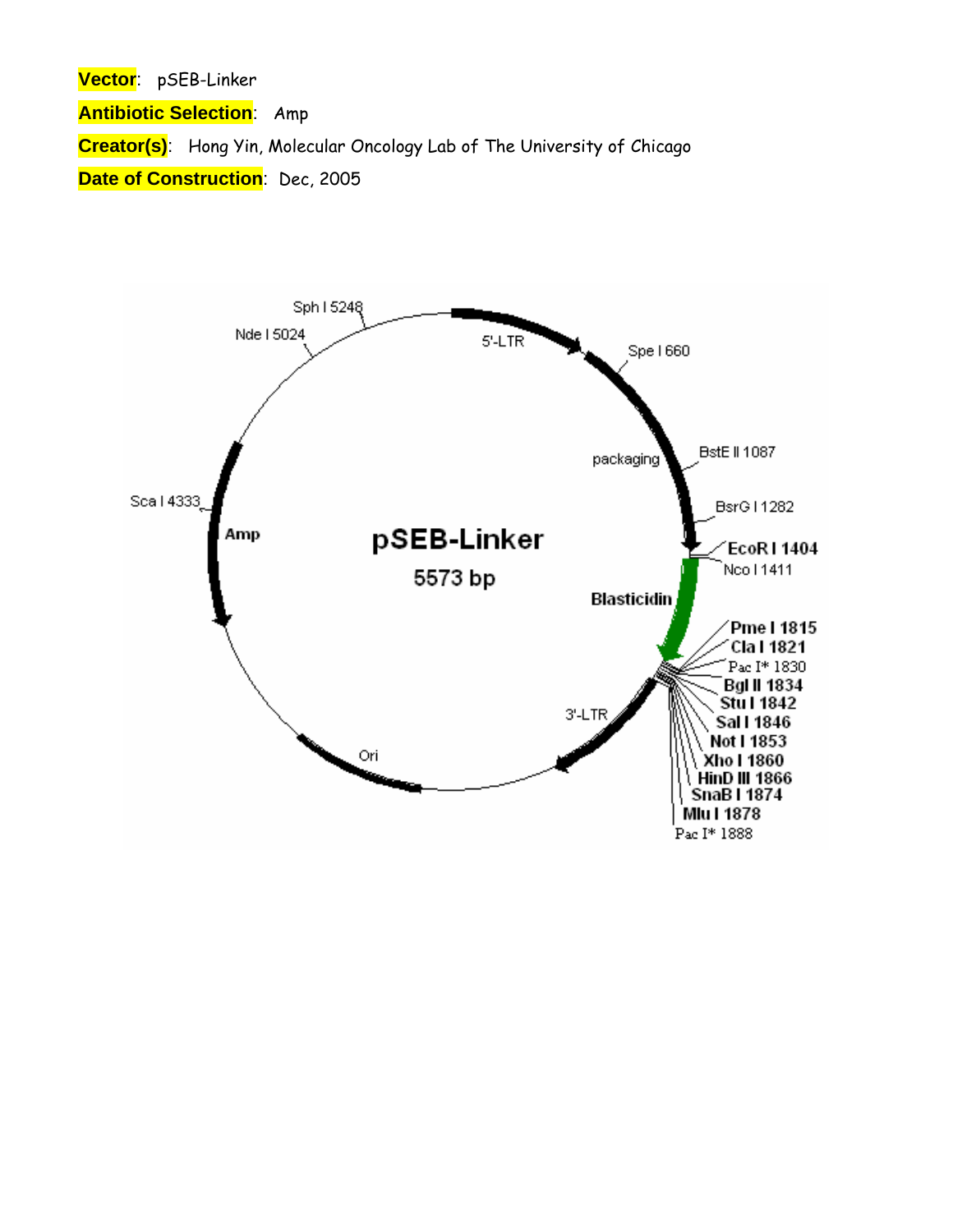## **pSEB-Linker Full-Length Sequence**

TGAAAGACCC CACCTGTAGG TTTGGCAAGC TAGCTTAAGT AACGCCATTT TGCAAGGCATGGAAAATACATAACTGAGAA TAGAGAAGTT AGATCAAGG TTAGGAACAGAGAGACAGCAGAATATGGGCCAAACAGGATATCTGTGGTAAGCAGTTCCTCCCCGGCTCAGGGCCAAGAACAGATGGTCCCCAGATGCGGTCCCGC CCTCAGCAGTTTCTAGAGAACCATCAGATGTTTCCAGGGTGCCCCAAGGACCTGAAATGACCCTGTGCCTTATTTGAACTAACCAATCAGTTCGCTTCTCGCTTCT GTTCGCGCGCTTCTGCTCCCCGAGCTCAATAAAAGAGCCCACAACCCCTCACTCGGCGCGCCAGTCCTCCGATAGACTGCGTCGCCCGGGTACCCGTATTCCCAAT AAAGCCTCTTG CTGTTTGCAT CCGAATCGTG GACTCGCTGA TCCTTGGGAG GGTCTCCTCAGATTGATTGACTGCCCACCTCGGGGGTCTTTCATTTGGAG GTTCCACCGA GATTTGGAGACCCCTGCCCA GGGACCACCGACCCCCCCGC CGGGAGGTAA GCTGGCCAGC GGTCGTTTCGTGTCTGTCTC TGTCTTTGTG CGTGTTTGTGCCGGCATCTAATGTTTGCGCCTGCGTCTGTACTAGTTAGCTAACTAGCTCTGTATCTGGCGGACCCGTGGTGGAACTGACGAGTTCTGAACACCCG GCCG CAACCCTGGG AGACGTCCCAGGGACTTTGGGGGCCGTTTTTGTGGCCCGACCTGAGGAAGGGAGTCGATGTGGAATCCGACCCCGTCAGGATATGTGGTT CTGGTAGGAGACGAGAACCT AAAACAGTTC CCGCCTCCGT CTGAATTTTTGCTTTCGGTT TGGAACCGAAGCCGCGCGTC TTGTCTGCTG CAGCGCTGCA GCATCGTTCT GTGTTGTCTC TGTCTGACTGTGTTTCTGTA TTTGTCTGAA AATTAGGGCC AGACTGTTAC CACTCCCTTAAGTTTGACCTTAGGTCACTG GAAAGATGTCGAGCGGATCG CTCACAACCA GTCGGTAGAT GTCAAGAAGAGACGTTGGGT TACCTTCTGC TCTGCAGAAT GGCCAACCTTTAACGTCGGA TGGCCGCGAGACGGCACCTT TAACCGAGAC CTCATCACCC AGGTTAAGAT CAAGGTCTTT TCACCTGGCCCGCATGGACA CCCAGACCAGGTCCCCTACA TCGTGACCTG GGAAGCCTTG GCTTTTGACCCCCCTCCCTG GGTCAAGCCCTTTGTACACC CTAAGCCTCC GCCTCCTCTT CCTCCATCCGCCCCGTCTCT CCCCCTTGAACCTCCTCGTTCGACCCCGCCTCGATCCTCCCTTTATCCAGCCCTCACTCCTTCTCTAGGCGCCG**GAATTC**ACCATGGCCAAGCCTTTGTCTCAAGA AGAATCCACCCTCATTGAAAGAGCAACGGCTACAATCAACAGCATCCCCATCTCTGAAGACTACAGCGTCGCCAGCGCAGCTCTCTCTAGCGACGGCCGCATCTTC ACTGGTGTCAATGTATATCATTTTACTGGGGGACCTTGTGCAGAACTCGTGGTGCTGGGCACTGCTGCTGCTGCGGCAGCTGGCAACCTGACTTGTATCGTCGCGA TCGGAAATGAGAACAGGGGCATCTTGAGCCCCTGCGGACGGTGCCGACAGGTGCTTCTCGATCTGCATCCTGGGATCAAAGCCATAGTGAAGGACAGTGATGGACA GCCGACGGCAGTTGGGATTCGTGAATTGCTGCCCTCTGGTTATGTGTGGGAGGGCtaa**gtttaaac at cga ttt aat taa aga tct agg cct gtc gacgcggccgcctcgagaagctttacgtaacgcgtttaattaaCGAT**AAAATAAAAGATTTTATTTAGTCTCCAGAAAAAGGGGGGAATGAAAGACCCCACCTGTA GGTTTGGCAAGCTAGCTTAAGTAACGCCATTTTGCAAGGCATGGAAAATACATAACTGAGAATAGAGAAGTTCAGATCAAGGTTAGGAACAGAGAGACAGCAGAAT ATGGGCCAAACAGGATATCTGTGGTAAGCAGTTCCTGCCCCGGCTCAGGGCCAAGAACAGATGGTCCCCAGATGCGGTCCCGCCCTCAGCAGTTTCTAGAGAACCA TCAGATGTTTCCAGGGTGCCCCAAGGACCTGAAATGACCCTGTGCCTTATTTGAACTAACCAATCAGTTCGCTTCTCGCTTCTGTTCGCGCGCTTCTGCTCCCCGA GCTCAATAAAAGAGCCCACAACCCCTCACTCGGCGCGCCAGTCCTCCGATAGACTGCGTCGCCCGGGTACCCGTGTATCCAATAAACCCTCTTGCAGTTGCATCCG ACTTGTGGTCTCGCTGTTCCTTGGGAGGGTCTCCTCTGAGTGATTGACTACCCGTCAGCGGGGGTCTTTCATGGGTAACAGTTTCTTGAAGTTGGAGAACAACATT CTGAGGGTAGGAGTCGAATATTAAGTAATCCTGACTCAATTAGCCACTGTTTTGAATCCACATACTCCAATACTCCTGAAATAGTTCATTATGGACAGCGCAGAAG AGCTGGGGAGAATTAATTCGTAATCATGGTCATAGCTGTTTCCTGTGTGAAATTGTTATCCGCTCACAATTCCACACAACATACGAGCCGGAAGCATAAAGTGTAA AGCCTGGGGTGCCTAATGAGTGAGCTAACTCACATTAATTG CGTTGCGCTC ACTGCCCGCT TTCCAGTCGGGAAACCTGTC GTGCCAGCTGCATTAATGAA TCGGCCAACG CGCGGGGAGA GGCGGTTTGCGTATTGGGCG CTCTTCCGCT TCCTCGCTCA CTGACTCGCTGCGCTCGGTC GTTCGGCTGCGGCGAGCGGT ATCAGCTCAC TCAAAGGCGG TAATACGGTTATCCACAGAA TCAGGGGATAACGCAGGAAA GAACATGTGAGCAAAAGGCC AGCAAAAGGC CAGGAACCGT AAAAAGGCCGCGTTGCTGGC GTTTTTCCATAGGCTCCGCC CCCCTGACGA GCATCACAAA AATCGACGCTCAAGTCAGAG GTGGCGAAAC CCGACAGGAC TATAAAGATACCAGGCGTTT CCCCCTGGAAGCTCCCTCGT GCGCTCTCCT GTTCCGACCC TGCCGCTTAC CGGATACCTG TCCGCCTTTCTCCCTTCGGG AAGCGTGGCGCTTTCTCATA GCTCACGCTGTAGGTATCTC AGTTCGGTGTAGGTCGTTCG CTCCAAGCTGGGCTGTGTGC ACGAACCCCC CGTTCAGCCC GACCGCTGCGCCTTATCCGG TAACTATCGT CTTGAGTCCA ACCCGGTAAGACACGACTTA TCGCCACTGGCAGCAGCCAC TGGTAACAGG ATTAGCAGAG CGAGGTATGT AGGCGGTGCT ACAGAGTTCTTGAAGTGGTG GCCTAACTACGGCTACACTA GAAGGACAGT ATTTGGTATC TGCGCTCTGCTGAAGCCAGT TACCTTCGGAAAAAGAGTTG GTAGCTCTTG ATCCGGCAAA CAAACCACCGCTGGTAGCGG TGGTTTTTTT GTTTGCAAGC AGCAGATTACGCGCAGAAAA AAAGGATCTCAAGAAGATCC TTTGATCTTT TCTACGGGGT CTGACGCTCA GTGGAACGAA AACTCACGTTAAGGGATTTT GGTCATGAGATTATCAAAAA GGATCTTCAC CTAGATCCTT TTAAATTAAAAATGAAGTTT TAAATCAATCTAAAGTATAT ATGAGTAAAC TTGGTCTGAC AGTTACCAATGCTTAATCAG TGAGGCACCT ATCTCAGCGA TCTGTCTATTTCGTTCATCC ATAGTTGCCTGACTCCCCGT CGTGTAGATA ACTACGATAC GGGAGGGCTTACCATCTGGC CCCAGTGCTGCAATGATACC GCGAGACCCACGCTCACCGG CTCCAGATTT ATCAGCAATA AACCAGCCAGCCGGAAGGGC CGAGCGCAGAAGTGGTCCTG CAACTTTATC CGCCTCCATC CAGTCTATTAATTGTTGCCG GGAAGCTAGA GTAAGTAGTT CGCCAGTTAATAGTTTGCGC AACGTTGTTGCCATTGCTAC AGGCATCGTG GTGTCACGCT CGTCGTTTGGTATGGCTTCA TTCAGCTCCGGTTCCCAACG ATCAAGGCGA GTTACATGAT CCCCCATGTTGTGCAAAAAA GCGGTTAGCTCCTTCGGTCC TCCGATCGTTGTCAGAAGTA AGTTGGCCGC AGTGTTATCA CTCATGGTTATGGCAGCACT GCATAATTCT CTTACTGTCA TGCCATCCGTAAGATGCTTT TCTGTGACTGGTGAGTACTC AACCAAGTCA TTCTGAGAAT AGTGTATGCG GCGACCGAGT TGCTCTTGCCCGGCGTCAAT ACGGGATAAT ACCGCGCCACATAGCAGAACTTTAAAAGTG CTCATCATTGGAAAACGTTC TTCGGGGCGAAAACTCTCAA GGATCTTACC GCTGTTGAGA TCCAGTTCGATGTAACCCAC TCGTGCACCC AACTGATCTT CAGCATCTTTTACTTTCACC AGCGTTTCTGGGTGAGCAAA AACAGGAAGG CAAAATGCCG CAAAAAAGGG AATAAGGGCG ACACGGAAATGTTGAATACT CATACTCTTC CTTTTTCAAT ATTATTGAAG CATTTATCAGGGTTATTGTCTCATGAGCGG ATACATATTTGAATGTATTT AGAAAAATAAACAAATAGGG GTTCCGCGCACATTTCCCCG AAAAGTGCCA CCTGACGTCT AAGAAACCATTATTATCATG ACATTAACCTATAAAAATAG GCGTATCACG AGGCCCTTTC GTCTCGCGCG TTTCGGTGAT GACGGTGAAAACCTCTGACA CATGCAGCTCCCGGAGACGG TCACAGCTTG TCTGTAAGCGGATGCCGGGAGCAGACAAGC CCGTCAGGGCGCGTCAGCGG GTGTTGGCGG GTGTCGGGGC TGGCTTAACTATGCGGCATC AGAGCAGATT GTACTGAGAG TGCACCATATGCGGTGTGAA ATACCGCACAGATGCGTAAG GAGAAAATAC CGCATCAGGC GCCATTCGCCATTCAGGCTG CGCAACTGTTGGGAAGGGCG ATCGGTGCGGGCCTCTTCGC TATTACGCCA GCTGGCGAAA GGGGGATGTGCTGCAAGGCG ATTAAGTTGGGTAACGCCAG GGTTTTCCCA GTCACGACGT TGTAAAACGACGGCGCAAGG AATGGTGCAT GCAAGGAGAT GGCGCCCAACAGTCCCCCGG CCACGGGGCCTGCCACCATA CCCACGCCGA AACAAGCGCT CATGAGCCCGAAGTGGCGAG CCCGATCTTCCCCATCGGTG ATGTCGGCGA TATAGGCGCC AGCAACCGCACCTGTGGCGC CGGTGATGCCGGCCACGATG CGTCCGGCGTAGAGGCGATT AGTCCAATTT GTTAAAGACA GGATATCAGTGGTCCAGGCT CTAGTTTTGA CTCAACAATA TCACCAGCTGAAGCCTATAG AGTACGAGCCATAGATAAAA TAAAAGATTT TATTTAGTCT CCAGAAAAAG GGGGGAA

| Unique<br>Spe I<br>BstE II<br>BsrG I<br>ECOR I<br>Nco I<br>Bbv II | A`CTAG, T<br>G`GTNAC, C<br>T`GTAC, A<br>G`AATT, C<br>$C$ $CATG$ , $G$<br>GAAGAC 7/11 | enzymes in pSEB-Linker:<br>660<br>1087<br>1282<br>1404<br>1411<br>1497 | BsaA I<br>SnaB I<br>Mlu I<br>Sca I<br>Nde I<br>Sph I<br>Number of enzymes = 28 | YAC GTR<br>TAC GTA<br>A CGCG, T<br>AGT ACT<br>CA`TA, TG<br>G, CATG C | 1874<br>1874<br>1878<br>4333<br>5024<br>5248 |                    |                                                  |
|-------------------------------------------------------------------|--------------------------------------------------------------------------------------|------------------------------------------------------------------------|--------------------------------------------------------------------------------|----------------------------------------------------------------------|----------------------------------------------|--------------------|--------------------------------------------------|
| Bbs I<br>Bsg I<br>Nru I                                           | GAAGAC 8/12<br>GTGCAG 22/20<br>TCG CGA                                               | 1498<br>1600<br>1644                                                   |                                                                                |                                                                      |                                              |                    | The following enzymes do not cut in pSEB-Linker: |
| BsaB I<br>Pme I                                                   | GATNN NNATC<br>CTTT AAAC                                                             | 1711<br>1815                                                           | Age I<br>Blp I                                                                 | Apa I<br>BsiC I                                                      | Avr II<br>BsiW I                             | BamH I<br>Bsm I    | Bcl I<br>Bsp120 I                                |
| Cla I<br>Bgl II                                                   | AT CG, AT<br>A`GATC, T                                                               | 1821<br>1834                                                           | Bsp1286 I<br>BstX I                                                            | BspM I<br>Dra III                                                    | BspM II<br>Eco72 I                           | Bst1107 I<br>Esp I | BstB I<br>Fse I                                  |
| Stu I<br>Sal I                                                    | AGG CCT<br>G`TCGA, C                                                                 | 1842<br>1846                                                           | Hpa I<br>Rsr II                                                                | Mun I<br>Sac II                                                      | Nsi I<br>Sfi I                               | PflM I<br>Spl I    | Pml I<br>Srf I                                   |
| Acc I<br>HinC II                                                  | GT MK, AC<br>GTY RAC                                                                 | 1847<br>1848                                                           |                                                                                | pSEB-Linker: sites sorted by name:                                   |                                              |                    |                                                  |
| Hind II<br>Not I<br>PaeR7 I                                       | GTY RAC<br>GC`GGCC, GC                                                               | 1848<br>1853<br>1860                                                   | Aat II                                                                         | (2)<br>745                                                           | 4775                                         |                    |                                                  |
| Xho I<br>HinD III                                                 | C`TCGA, G<br>C`TCGA, G<br>A`AGCT, T                                                  | 1860<br>1866                                                           | Acc I<br>Acc65 I<br>Aci I                                                      | (1)<br>1847<br>(2)<br>401<br>(57)<br>197                             | 2338<br>203                                  | 588<br>566         |                                                  |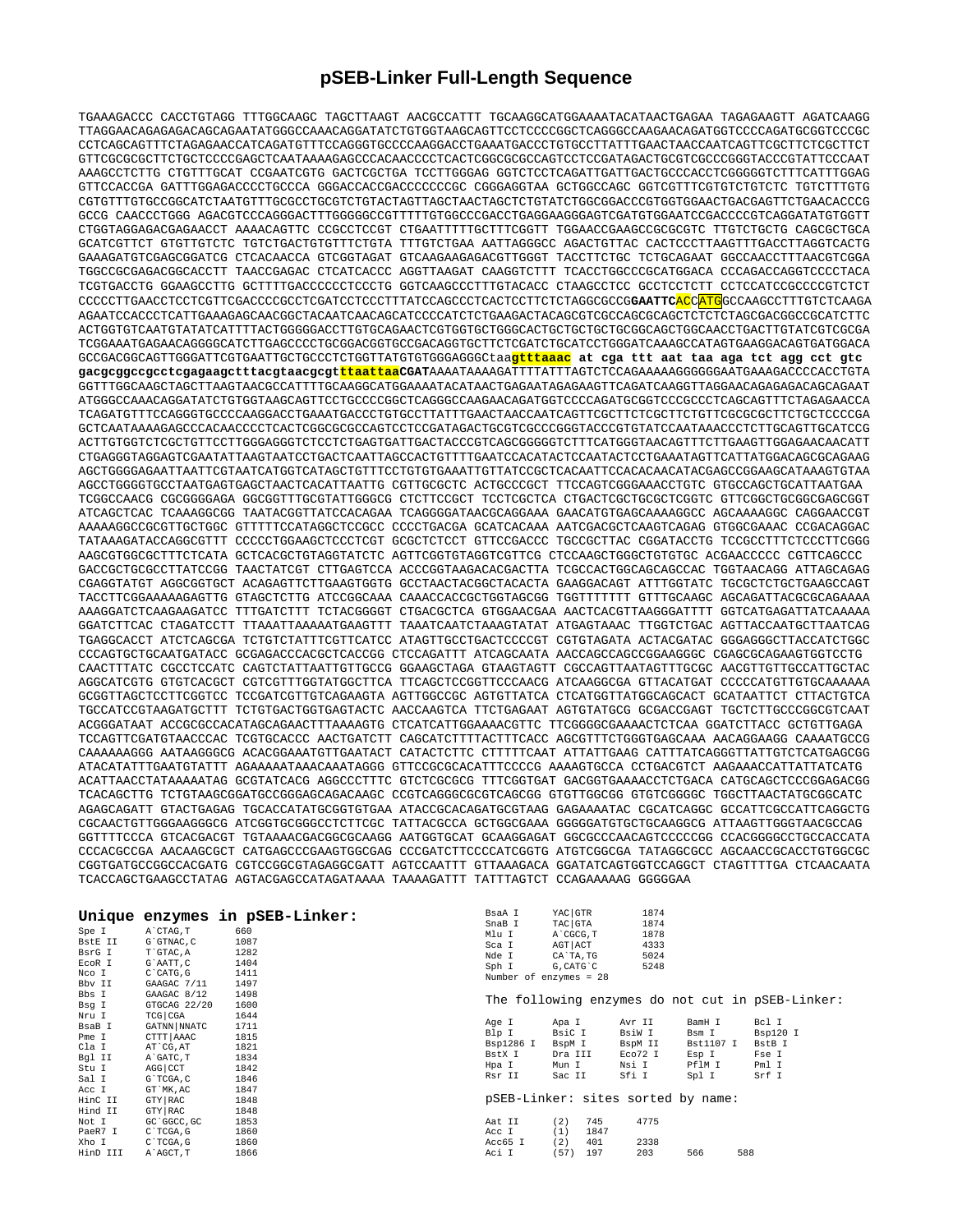|                 |                   | 688<br>1042<br>1317 | 727<br>1133<br>1355 | 860<br>1199<br>1532 | 901<br>1298<br>1614 |                      |             | 2887<br>3368<br>4244 | 3005<br>3371<br>4271 | 3160<br>3577<br>4366 | 3303<br>3905<br>4595 |
|-----------------|-------------------|---------------------|---------------------|---------------------|---------------------|----------------------|-------------|----------------------|----------------------|----------------------|----------------------|
|                 |                   | 1681                | 1852                | 1856                | 2134                |                      |             | 4882                 | 4991                 | 5095                 | 5168                 |
|                 |                   | 2140<br>2809        | 2436<br>2819        | 2650<br>2843        | 2753<br>2886        | BspH I<br>Bsr I      | (4)<br>(16) | 3680<br>374          | 4688<br>1030         | 4793<br>1058         | 5317<br>1546         |
|                 |                   | 2893                | 2914                | 3005                | 3033                |                      |             | 1570                 | 2311                 | 2761                 | 3367                 |
|                 |                   | 3160                | 3179                | 3300                | 3410                |                      |             | 3380                 | 3494                 | 3900                 | 4018                 |
|                 |                   | 3545<br>4198        | 3554<br>4244        | 3916<br>4365        | 4007<br>4409        | BsrB I               | (4)         | 4061<br>1042         | 4328<br>2652         | 4500<br>2893         | 5206<br>4694         |
|                 |                   | 4486                | 4595                | 4694                | 4741                | BsrD I               | (2)         | 3914                 | 4088                 |                      |                      |
|                 |                   | 4915                | 4954                | 4964                | 4990                | BsrG I               | (1)         | 1282                 |                      |                      |                      |
|                 |                   | 5028<br>5383        | 5041                | 5067                | 5124                | BssH II<br>BssS I    | (4)<br>(4)  | 317<br>1587          | 368<br>3133          | 2254<br>4517         | 2305<br>4824         |
| Afl II          | (3)               | 35                  | 1006                | 1970                |                     | BstE II              | (1)         | 1087                 |                      |                      |                      |
| Afl III         | (2)               | 1878                | 2960                |                     |                     | BstN I               | (17)        | 241                  | 548                  | 735                  | 748                  |
| Aha II          | (8)               | 742<br>5076         | 1398<br>5259        | 4390<br>5373        | 4772<br>5394        |                      |             | 1169<br>1267         | 1194<br>1717         | 1217<br>2178         | 1237<br>2700         |
| Ahd I           | (4)               | 1020                | 2383                | 2429                | 3853                |                      |             | 2988                 | 3109                 | 3122                 | 5195                 |
| Alu I           | (28)              | 30                  | 34                  | 336                 | 580                 |                      |             | 5472                 |                      |                      |                      |
|                 |                   | 668<br>1868         | 676<br>1965         | 1515<br>1969        | 1620<br>2273        | BstU I               | (22)        | 317<br>905           | 319<br>1135          | 370<br>1644          | 903<br>1852          |
|                 |                   | 2592                | 2625                | 2720                | 2784                |                      |             | 1880                 | 2254                 | 2256                 | 2307                 |
|                 |                   | 2902                | 3128                | 3218                | 3264                |                      |             | 2807                 | 2809                 | 3007                 | 3588                 |
|                 |                   | 3521<br>4884        | 4042<br>4903        | 4142<br>5148        | 4205<br>5504        |                      |             | 3918<br>4845         | 4411<br>4948         | 4743                 | 4843                 |
| Alw I           | (12)              | 453                 | 1051                | 1357                | 1727                | BstY I               | (7)         | 1834                 | 3601                 | 3612                 | 3698                 |
|                 |                   | 3522<br>3706        | 3608                | 3608<br>4485        | 3705                |                      | (2)         | 3710<br>781          | 4478                 | 4495                 |                      |
| AlwN I          | (2)               | 2094                | 4170<br>3376        |                     | 4491                | Bsu36 I<br>Cac8 I    | (31)        | 28                   | 1018<br>32           | 319                  | 370                  |
| ApaL I          | (3)               | 3274                | 4520                | 5017                |                     |                      |             | 582                  | 586                  | 631                  | 650                  |
| Apo I           | (2)               | 872                 | 1404                |                     |                     |                      |             | 1199                 | 1508                 | 1622                 | 1963                 |
| Asc I<br>Ase I  | (2)<br>(4)        | 368<br>2603         | 2305<br>2731        | 2790                | 4025                |                      |             | 1967<br>2782         | 2256<br>2891         | 2307<br>2977         | 2753<br>3014         |
| Asp718          | (2)               | 401                 | 2338                |                     |                     |                      |             | 3574                 | 3965                 | 4978                 | 5126                 |
| Ava I           | (6)               | 331                 | 397                 | 498                 | 1860                |                      |             | 5146                 | 5150                 | 5246                 | 5287                 |
| Ava II          | $(13)$ 186        | 2268                | 2334<br>199         | 254                 | 551                 | Cfr10 I              | (4)         | 5335<br>629          | 5377<br>3933         | 5407<br>5396         | 5405                 |
|                 |                   | 690                 | 1219                | 1572                | 2123                | Cla I                | (1)         | 1821                 |                      |                      |                      |
|                 |                   | 2136                | 2191                | 3991                | 4213                | Csp6 I               | (7)         | 402                  | 658                  | 1283                 | 2339                 |
| Ban I           | (13)              | 5468<br>244         | 401                 | 1142                | 1397                | Dde I                | (19)        | 4332<br>75           | 5008<br>167          | 5519<br>208          | 476                  |
|                 |                   | 1687                | 2181                | 2338                | 2704                |                      |             | 781                  | 1018                 | 1290                 | 1808                 |
|                 |                   | 3801                | 5075                | 5258                | 5372                |                      |             | 2010                 | 2104                 | 2145                 | 2414                 |
| Ban II          | (7)               | 5393<br>338         | 351                 | 1677                | 2275                |                      |             | 2485<br>4350         | 3235<br>4776         | 3644<br>5011         | 3810                 |
|                 |                   | 2288                | 5325                | 5339                |                     | Dpn I                | (25)        | 94                   | 459                  | 1046                 | 1178                 |
| Bbe I           | (5)               | 1401                | 5079                | 5262                | 5376                |                      |             | 1363                 | 1647                 | 1708                 | 1722                 |
| Bbs I           | (1)               | 5397<br>1498        |                     |                     |                     |                      |             | 1836<br>3614         | 2030<br>3622         | 3528<br>3700         | 3603<br>3712         |
| Bbv I           | (9)               | 931                 | 939                 | 1524                | 1629                |                      |             | 3817                 | 4158                 | 4176                 | 4222                 |
|                 |                   | 3379                | 3382                | 3588                | 4282                |                      |             | 4480                 | 4497                 | 4533                 | 5118                 |
|                 |                   | 4893                |                     |                     |                     |                      |             | 5342                 |                      |                      |                      |
| Bbv II<br>Bcn I | (1)<br>$(14)$ 164 | 1497                | 399                 | 400                 | 571                 | DpnII                | (25)        | 92<br>1361           | 457<br>1645          | 1044<br>1706         | 1176<br>1720         |
|                 |                   | 724                 | 2101                | 2336                | 2337                |                      |             | 1834                 | 2028                 | 3526                 | 3601                 |
|                 |                   | 3341                | 4037                | 4388                | 4889                |                      |             | 3612                 | 3620                 | 3698                 | 3710                 |
| Bfa I           | (13) 31           | 4924                | 5275<br>219         | 661                 | 673                 |                      |             | 3815<br>4478         | 4156<br>4495         | 4174<br>4531         | 4220<br>5116         |
|                 |                   | 1394                | 1522                | 1838                | 1966                |                      |             | 5340                 |                      |                      |                      |
|                 |                   | 2156                | 3455                | 3708                | 4043                | Dra I                | (4)         | 1815                 | 3719                 | 3738                 | 4430                 |
| Bgl I           | (2)               | 5478<br>3973        | 5091                |                     |                     | Drd I<br>Dsa I       | (3)<br>(3)  | 1500<br>694          | 3068<br>1411         | 4937<br>5278         |                      |
| Bgl II          | (1)               | 1834                |                     |                     |                     | Eae I                | (11)        | 582                  | 724                  | 1109                 | 1130                 |
| Bpm I           | (3)               | 1903                | 3923                | 5541                |                     |                      |             | 1414                 | 1529                 | 1853                 | 2799                 |
| Bsa I           | (6)               | 476<br>2412         | 530<br>3914         | 1149                | 2391                | Eag I                | (3)         | 4241<br>724          | 5275<br>1529         | 5407<br>1853         |                      |
| BsaA I          | (1)               | 1874                |                     |                     |                     | Ear I                | (6)         | 1070                 | 1311                 | 2582                 | 2844                 |
| BsaB I          | (1)               | 1711                |                     |                     |                     |                      |             | 4648                 | 5136                 |                      |                      |
| BsaH I          | (8)               | 742<br>5076         | 1398<br>5259        | 4390<br>5373        | 4772<br>5394        | Eco47 III<br>Eco57 I | (2)<br>(4)  | 923<br>1509          | 5314<br>3507         | 4521                 | 5525                 |
| BsaJ I          | (30)              | 161                 | 240                 | 250                 | 397                 | ECON I               | (2)         | 784                  | 1392                 |                      |                      |
|                 |                   | 461                 | 497                 | 546                 | 547                 | Eco0109 I            | (6)         | 254                  | 1219                 | 1572                 | 2191                 |
|                 |                   | 694<br>747          | 733<br>1167         | 734<br>1236         | 746<br>1245         | ECOR I               | (1)         | 4829<br>1404         | 5283                 |                      |                      |
|                 |                   | 1265                | 1266                | 1411                | 1716                | EcoR II              | (17)        | 239                  | 546                  | 733                  | 746                  |
|                 |                   | 2098                | 2177                | 2187                | 2334                |                      |             | 1167                 | 1192                 | 1215                 | 1235                 |
|                 |                   | 2397<br>5272        | 2699<br>5278        | 3120                | 5194                |                      |             | 1265<br>2986         | 1715<br>3107         | 2176<br>3120         | 2698<br>5193         |
| BsaW I          | (3)               | 3166                | 3313                | 4144                |                     |                      |             | 5470                 |                      |                      |                      |
| BseR I          | (4)               | 464                 | 1293                | 1332                | 2400                | ECOR V               | (3)         | 140                  | 2076                 | 5461                 |                      |
| Bsg I<br>BsiE I | (1)<br>$(10)$ 592 | 1600                | 727                 | 1532                | 1648                | Ehe I                | (5)         | 1399<br>5395         | 5077                 | 5260                 | 5374                 |
|                 |                   | 1856                | 2876                | 3300                | 4223                | Fnu4H I              | (36)        | 727                  | 901                  | 917                  | 920                  |
|                 |                   | 4372                | 5119                |                     |                     |                      |             | 925                  | 928                  | 1133                 | 1513                 |
| BsiHKA I        | (6)               | 338                 | 2275                | 3278                | 4439                |                      |             | 1532                 | 1606                 | 1609                 | 1612                 |
| BsmA I          | $(21)$ 107        | 4524                | 5021<br>475         | 531                 | 609                 |                      |             | 1615<br>1856         | 1618<br>2785         | 1782<br>2866         | 1853<br>2884         |
|                 |                   | 734                 | 832                 | 949                 | 1073                |                      |             | 2887                 | 3005                 | 3160                 | 3303                 |
|                 |                   | 1132                | 1150                | 1328                | 1431                |                      |             | 3368                 | 3371                 | 3577                 | 3905                 |
|                 |                   | 1920<br>3915        | 2043<br>4689        | 2390<br>4842        | 2411<br>4886        |                      |             | 4244<br>4882         | 4271<br>4991         | 4366<br>5095         | 4595<br>5168         |
|                 |                   | 5558                |                     |                     |                     | Fok I                | $(11)$ 423  |                      | 1140                 | 1300                 | 1464                 |
| BsmB I          | (7)               | 733                 | 831                 | 1072                | 1131                |                      |             | 1699                 | 2359                 | 3819                 | 4000                 |
| BsmF I          | $(10)$ 172        | 1329                | 4843<br>185         | 4885<br>564         | 729                 | Fsp I                | (2)         | 4287<br>4075         | 4930<br>5098         | 5174                 |                      |
|                 |                   | 764                 | 1205                | 1585                | 2109                | Gdi II               | (11) 723    |                      | 725                  | 1129                 | 1528                 |
|                 |                   | 2122                | 5254                |                     |                     |                      |             | 1530                 | 1852                 | 1854                 | 2800                 |
| BsoF I          | $(36)$ 727        | 925                 | 901<br>928          | 917<br>1133         | 920<br>1513         | Gsu I                | (3)         | 4240<br>1904         | 5276<br>3924         | 5408<br>5542         |                      |
|                 |                   | 1532                | 1606                | 1609                | 1612                | Hae I                | (7)         | 584                  | 1111                 | 1416                 | 1842                 |
|                 |                   | 1615                | 1618                | 1782                | 1853                |                      |             | 2975                 | 2986                 | 3438                 |                      |
|                 |                   | 1856                | 2785                | 2866                | 2884                | Hae II               | (9)         | 925                  | 1401                 | 2838                 | 3208                 |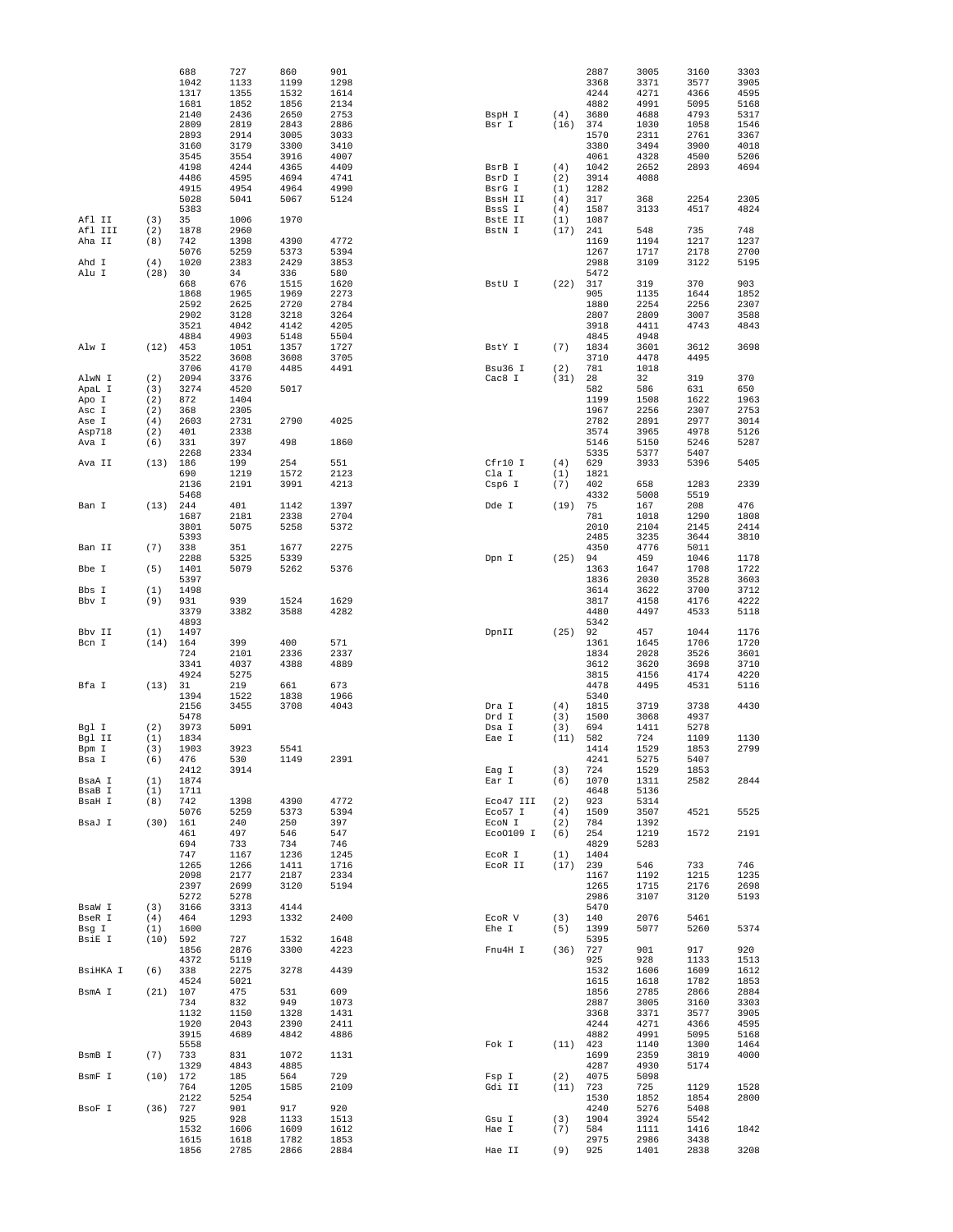|                  |             | 5079         | 5262         | 5316         | 5376         | Msp I                | (24)        | 163          | 398          | 569          | 630          |
|------------------|-------------|--------------|--------------|--------------|--------------|----------------------|-------------|--------------|--------------|--------------|--------------|
| Hae III          | (29)        | 5397<br>129  | 173          | 584          | 726          |                      |             | 723<br>2678  | 1401<br>3167 | 2100<br>3314 | 2335<br>3340 |
|                  |             | 762          | 774          | 987          | 1111         |                      |             | 3530         | 3934         | 3968         | 4035         |
|                  |             | 1132         | 1197         | 1416         | 1531         |                      |             | 4145         | 4387         | 4888         | 4922         |
|                  |             | 1842         | 1855         | 2065         | 2110         |                      |             | 5274         | 5397         | 5406         | 5421         |
|                  |             | 2801         | 2975         | 2986         | 3004         | MspA1 I              | $(10)$ 588  |              | 1620         | 2436         | 2784         |
|                  |             | 3438<br>4830 | 3896         | 3976         | 4243         |                      |             | 3302<br>5148 | 3547<br>5504 | 4488         | 4954         |
|                  |             | 5409         | 5128         | 5277         | 5285         | Nae I                | (2)         | 631          | 5407         |              |              |
| Hga I            | (11)        | 381          | 642          | 895          | 1491         | Nar I                | (5)         | 1398         | 5076         | 5259         | 5373         |
|                  |             | 1857         | 2318         | 3070         | 3648         |                      |             | 5394         |              |              |              |
|                  |             | 4380         | 4938         | 5407         |              | Nci I                | (14)        | 163          | 398          | 399          | 570          |
| HgiA I           | (6)         | 338          | 2275         | 3278         | 4439         |                      |             | 723          | 2100         | 2335         | 2336         |
|                  |             | 4524         | 5021         |              |              |                      |             | 3340         | 4036         | 4387         | 4888         |
| HgiE II<br>Hha I | (2)<br>(36) | 3539<br>319  | 5019<br>321  | 370          | 372          | Nco I                | (1)         | 4923<br>1411 | 5274         |              |              |
|                  |             | 648          | 905          | 924          | 1400         | Nde I                | (1)         | 5024         |              |              |              |
|                  |             | 1512         | 2256         | 2258         | 2307         | NgoM I               | (2)         | 629          | 5405         |              |              |
|                  |             | 2309         | 2584         | 2744         | 2809         | Nhe I                | (2)         | 30           | 1965         |              |              |
|                  |             | 2837         | 2870         | 3140         | 3207         | Nla III              | (17)        | 62           | 1205         | 1415         | 1997         |
|                  |             | 3307<br>4076 | 3481         | 3590         | 3983<br>4845 |                      |             | 2451<br>4175 | 2618         | 2964         | 3684<br>4299 |
|                  |             | 4948         | 4413<br>5078 | 4745<br>5099 | 5232         |                      |             | 4692         | 4185<br>4797 | 4263<br>4881 | 5248         |
|                  |             | 5261         | 5315         | 5375         | 5396         |                      |             | 5321         |              |              |              |
| HinC II          | (1)         | 1848         |              |              |              | Nla IV               | (31)        | 188          | 201          | 246          | 403          |
| Hind II          | (1)         | 1848         |              |              |              |                      |             | 521          | 552          | 692          | 761          |
| HinD III         | (1)         | 1866         |              |              |              |                      |             | 893          | 1144         | 1221         | 1399         |
| Hinf I           | $(15)$ 442  | 1437         | 450<br>1769  | 791<br>2495  | 802<br>2517  |                      |             | 1573<br>2183 | 1689<br>2340 | 2125<br>2706 | 2138<br>2992 |
|                  |             | 2538         | 2795         | 2860         | 2935         |                      |             | 3031         | 3803         | 3897         | 3938         |
|                  |             | 3331         | 3848         | 5486         |              |                      |             | 4149         | 4739         | 5077         | 5260         |
| HinI I           | (8)         | 742          | 1398         | 4390         | 4772         |                      |             | 5284         | 5374         | 5395         |              |
|                  |             | 5076         | 5259         | 5373         | 5394         | Not I                | (1)         | 1853         |              |              |              |
| HinP I           | (36)        | 317          | 319          | 368          | 370          | Nru I                | (1)         | 1644         |              |              |              |
|                  |             | 646<br>1510  | 903<br>2254  | 922<br>2256  | 1398<br>2305 | Nsp7524 I<br>NspB II | (3)<br>(10) | 2960<br>588  | 4877<br>1620 | 5244<br>2436 | 2784         |
|                  |             | 2307         | 2582         | 2742         | 2807         |                      |             | 3302         | 3547         | 4488         | 4954         |
|                  |             | 2835         | 2868         | 3138         | 3205         |                      |             | 5148         | 5504         |              |              |
|                  |             | 3305         | 3479         | 3588         | 3981         | NspH I               | (3)         | 2964         | 4881         | 5248         |              |
|                  |             | 4074         | 4411         | 4743         | 4843         | Pac I                | (2)         | 1830         | 1888         |              |              |
|                  |             | 4946         | 5076         | 5097         | 5230         | PaeR7 I              | (1)         | 1860         |              |              |              |
|                  |             | 5259         | 5313         | 5373<br>569  | 5394<br>630  | Pal I                | (29)        | 129<br>762   | 173<br>774   | 584<br>987   | 726<br>1111  |
| Hpa II           | (24)        | 163<br>723   | 398<br>1401  | 2100         | 2335         |                      |             | 1132         | 1197         | 1416         | 1531         |
|                  |             | 2678         | 3167         | 3314         | 3340         |                      |             | 1842         | 1855         | 2065         | 2110         |
|                  |             | 3530         | 3934         | 3968         | 4035         |                      |             | 2801         | 2975         | 2986         | 3004         |
|                  |             | 4145         | 4387         | 4888         | 4922         |                      |             | 3438         | 3896         | 3976         | 4243         |
|                  |             | 5274         | 5397         | 5406         | 5421         |                      |             | 4830         | 5128         | 5277         | 5285         |
| Hph I            | (13)        | 1157         | 1183         | 1401         | 3697         |                      |             | 5409         |              |              |              |
|                  |             | 3924<br>4863 | 4338<br>4872 | 4546<br>5365 | 4579<br>5410 | Ple I<br>Pme I       | (3)<br>(1)  | 799<br>1815  | 2503         | 3339         |              |
|                  |             | 5491         |              |              |              | PpuM I               | (4)         | 254          | 1219         | 1572         | 2191         |
| Kas I            | (5)         | 1397         | 5075         | 5258         | 5372         | Psp1406 I            | (2)         | 4079         | 4452         |              |              |
|                  |             | 5393         |              |              |              | PspA I               | (2)         | 397          | 2334         |              |              |
| Kpn I            | (2)         | 405          | 2342         |              |              | Pst I                | (3)         | 921          | 929          | 1105         |              |
| Mae I            | (13)        | 31           | 219          | 661          | 673          | Pvu I                | (3)         | 1648         | 4223         | 5119         |              |
|                  |             | 1394<br>2156 | 1522<br>3455 | 1838<br>3708 | 1966<br>4043 | Pvu II<br>Rsa I      | (4)<br>(7)  | 1620<br>403  | 2784<br>659  | 5148<br>1284 | 5504<br>2340 |
|                  |             | 5478         |              |              |              |                      |             | 4333         | 5009         | 5520         |              |
| Mae II           | (9)         | 742          | 1081         | 1122         | 1873         | Sac I                | (2)         | 338          | 2275         |              |              |
|                  |             | 3663         | 4079         | 4452         | 4772         | Sal I                | (1)         | 1846         |              |              |              |
|                  |             | 5214         |              |              |              | Sap I                | (2)         | 2582         | 2844         |              |              |
| Mae III          | (19)        | 39<br>1231   | 994<br>1874  | 1022<br>1974 | 1087<br>2452 | Sau3A I              | (25)        | 92<br>1361   | 457<br>1645  | 1044<br>1706 | 1176<br>1720 |
|                  |             | 3316         | 3379         | 3495         | 3778         |                      |             | 1834         | 2028         | 3526         | 3601         |
|                  |             | 4109         | 4167         | 4320         | 4508         |                      |             | 3612         | 3620         | 3698         | 3710         |
|                  |             | 4896         | 5187         | 5207         |              |                      |             | 3815         | 4156         | 4174         | 4220         |
| Mbo I            | (25)        | 92           | 457          | 1044         | 1176         |                      |             | 4478         | 4495         | 4531         | 5116         |
|                  |             | 1361         | 1645         | 1706         | 1720         |                      |             | 5340         |              |              | 199          |
|                  |             | 1834<br>3612 | 2028<br>3620 | 3526<br>3698 | 3601<br>3710 | Sau96 I              | (26)        | 127<br>254   | 171<br>551   | 186<br>690   | 760          |
|                  |             | 3815         | 4156         | 4174         | 4220         |                      |             | 773          | 985          | 1196         | 1219         |
|                  |             | 4478         | 4495         | 4531         | 5116         |                      |             | 1572         | 2063         | 2108         | 2123         |
|                  |             | 5340         |              |              |              |                      |             | 2136         | 2191         | 3895         | 3974         |
| Mbo II           | (14)        | 1086         | 1299         | 1445         | 1502         |                      |             | 3991         | 4213         | 4829         | 5126         |
|                  |             | 1530<br>3694 | 2598<br>4449 | 2832<br>4527 | 3621<br>4636 | Sca I                | (1)         | 5283<br>4333 | 5468         |              |              |
|                  |             | 5124         | 5336         |              |              | ScrF I               | (31)        | 163          | 241          | 398          | 399          |
| Mlu I            | (1)         | 1878         |              |              |              |                      |             | 548          | 570          | 723          | 735          |
| Mme I            | (6)         | 829          | 1106         | 2399         | 2451         |                      |             | 748          | 1169         | 1194         | 1217         |
|                  |             | 3174         | 3358         |              |              |                      |             | 1237         | 1267         | 1717         | 2100         |
| Mnl I            | (47)        | 167<br>432   | 216          | 368<br>484   | 387<br>506   |                      |             | 2178         | 2335         | 2336<br>3122 | 2700<br>3340 |
|                  |             | 510          | 460<br>566   | 776          | 872          |                      |             | 2988<br>4036 | 3109<br>4387 | 4888         | 4923         |
|                  |             | 1168         | 1271         | 1304         | 1310         |                      |             | 5195         | 5274         | 5472         |              |
|                  |             | 1313         | 1319         | 1349         | 1352         | Sec I                | (30)        | 161          | 240          | 250          | 397          |
|                  |             | 1367         | 1374         | 1390         | 1454         |                      |             | 461          | 497          | 546          | 547          |
|                  |             | 1795         | 1796         | 1868         | 2153         |                      |             | 694          | 733          | 734          | 746          |
|                  |             | 2305<br>2420 | 2324<br>2480 | 2369<br>2809 | 2396<br>2858 |                      |             | 747<br>1265  | 1167<br>1266 | 1236<br>1411 | 1245<br>1716 |
|                  |             | 3068         | 3141         | 3392         | 3792         |                      |             | 2098         | 2177         | 2187         | 2334         |
|                  |             | 3873         | 4019         | 4225         | 4820         |                      |             | 2397         | 2699         | 3120         | 5194         |
|                  |             | 4878         | 5138         | 5422         |              |                      |             | 5272         | 5278         |              |              |
| Msc I            | (3)         | 584          | 1111         | 1416         |              | SfaN I               | (20)        | 185          | 444          | 641          | 938          |
| Mse I            | (27)        | 36           | 1007         | 1119         | 1149         |                      |             | 1485         | 1542         | 1674         | 1720         |
|                  |             | 1173<br>1884 | 1814<br>1888 | 1826<br>1971 | 1830<br>2505 |                      |             | 2122<br>4301 | 2380<br>4548 | 3056<br>4909 | 4108<br>5001 |
|                  |             | 2603         | 2731         | 2790         | 3666         |                      |             | 5039         | 5077         | 5393         | 5405         |
|                  |             | 3718         | 3723         | 3737         | 3790         | Sfc I                | (10)        | 15           | 917          | 925          | 1101         |
|                  |             | 4025         | 4064         | 4429         | 4801         |                      |             | 1496         | 1950         | 3225         | 3416         |
|                  |             | 4982         | 5179         | 5449         |              |                      |             | 4094         | 5512         |              |              |
| Msl I            | (2)         | 4105         | 4264         |              |              | Sma I                | (2)         | 399          | 2336         |              |              |